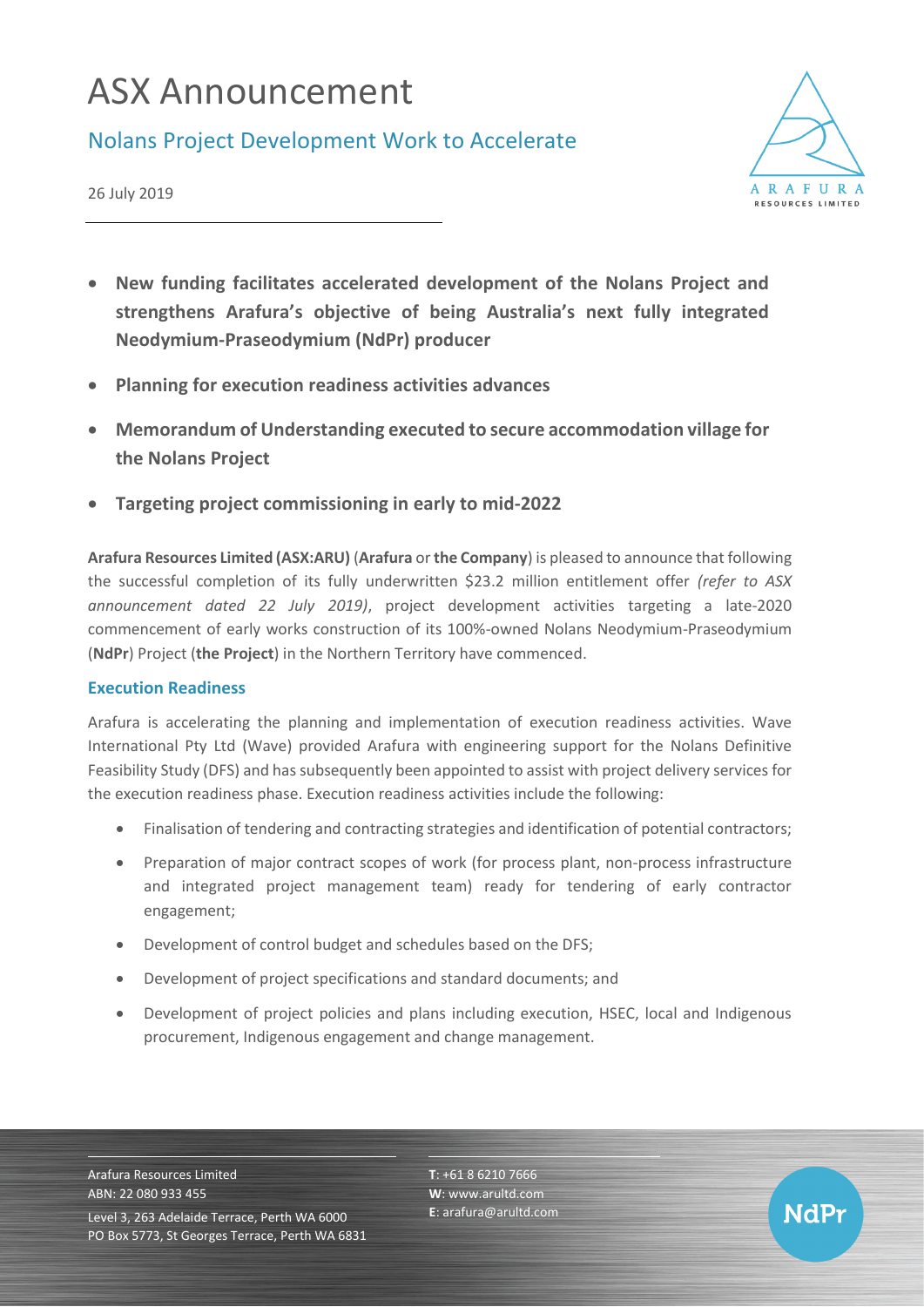#### **Nolans Project Development Work to Accelerate**



These execution readiness activities will culminate in awarding the contracts for the early contractor involvement (ECI) phase of the Project.

#### **Accommodation Village**

Arafura has executed a Memorandum of Understanding (MOU) to secure the supply of a second-hand accommodation village for the Project with NT Link Pty Ltd (NT Link). Utilising results of the DFS, NT Link provided a quotation for the provision of accommodation rooms and associated facilities for a construction camp of 650 people, with an ongoing operational camp of 300 persons, and has agreed to generally hold its prices and rates throughout the option period.

The Company has the option to award the tender for the construction camp to NT Link between now and February 2020. If exercised, the option will ensure the availability of high-quality second-hand accommodation village facilities for Nolans, which are currently in use at other projects across the Northern Territory and other parts of Australia.

The use of a second-hand facility offers significant cost savings over new facilities as well as allowing for an accelerated mobilisation of the village to site following completion of preliminary site works.

NT Link is a Northern Territory-based transportable building company providing end-to-end services throughout northern and remote Australia. Specialising in providing high quality temporary and permanent transport building solutions, NT Link's services include design, manufacturing, transport and installation.

#### **DFS Follow-Up Activities**

Following the completion of the DFS *(refer to ASX announcement dated 7 February 2019)* work has continued on a number of minor workstreams to address opportunities identified in the DFS. These include investigation of potential savings through campaign mining operations, and optimisation of the process plant layout.

#### **Layout Optimisation**

Hatch was engaged following the completion of the DFS to revisit the process plant layout and address a few minor issues that arose during the completion of the DFS. These matters included optimising the layout with respect to health and safety as well as operability, maintainability and constructability. In addition, various changes were made with a view to facilitating any future expansions as well as minimising up-front infrastructure to minimise capital cost.

The updated layout and documented reviews of the DFS layout will be used as the basis for the commencement of front-end engineering.

#### **Project Development Timeline**

The completion of the Nolans DFS in February 2019 was a significant project milestone. However, production of final designs and detailed engineering to enable construction to commence as early as possible after project commitment represents a substantial body of work. Pre-execution readiness activities have continued through 2019 to enable efficient transition from feasibility to front-end engineering and design (FEED), and procurement and construction. The Company is now looking to bring forward project commitment and FEED with the aim of facilitating commencement of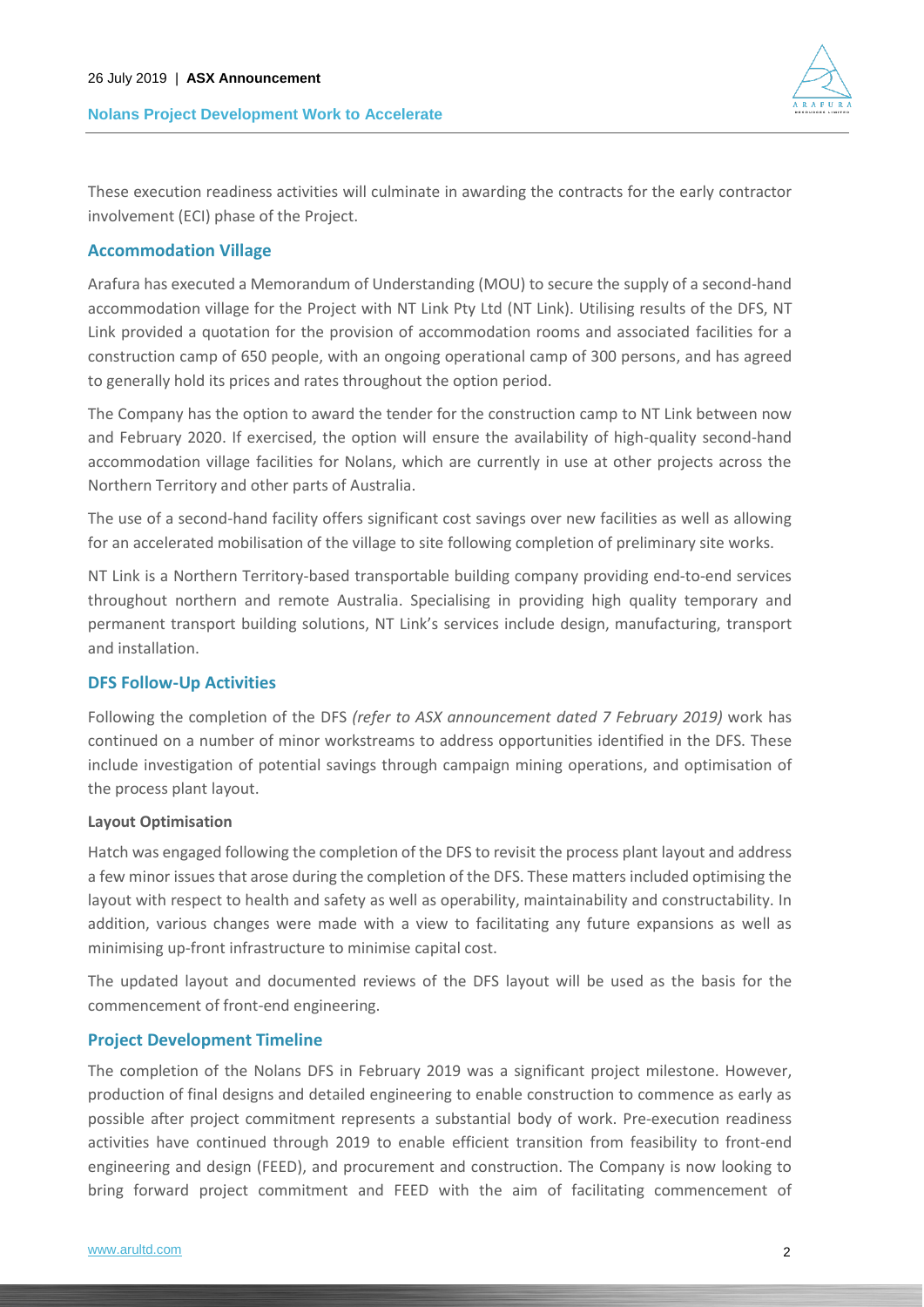#### **Nolans Project Development Work to Accelerate**



procurement and early works construction activities shortly after production commitment and availability of project funding.

Subject to project funding the indicative schedule for the Nolans Project to production is shown on the following page. This schedule targets first product shipment from Nolans in the December quarter 2022, subject to a number of factors including project funding being obtained, product offtake being secured, completion of construction of required mining infrastructure, and permitting and related activities being completed successfully.

- ENDS -

#### For further information contact: Media enquiries:

Gavin Lockyer **Luke Forrestal** 

Managing Director **Managing Director** Media & Capital Partners T: +61 8 6210 7666 M: +61 411 479 144